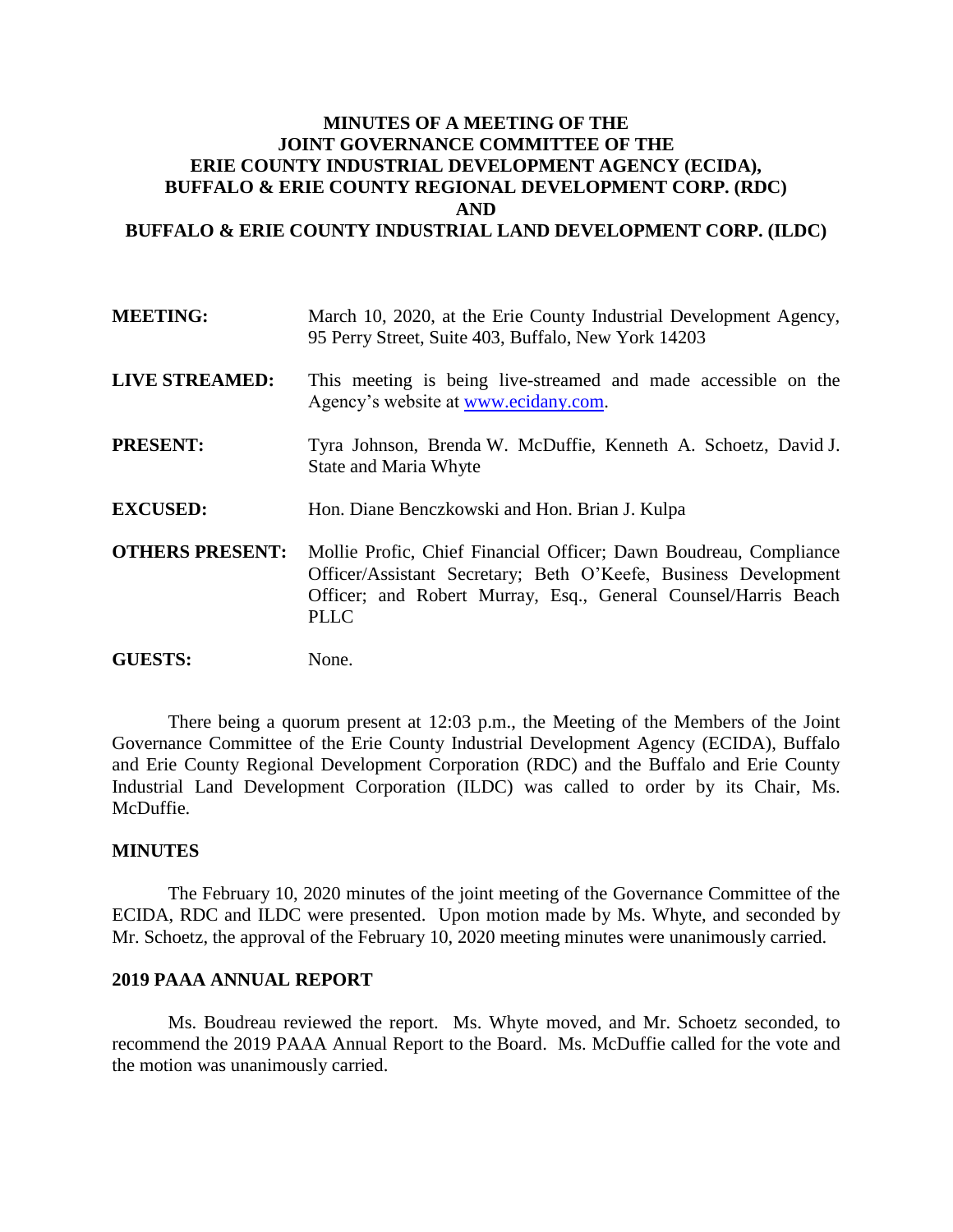### **BOARD OF DIRECTORS 2019 SELF-EVALUATION**

Ms. Boudreau reviewed the Board of Directors 2019 self-evaluation. Ms. McDuffie directed that the report be received and filed.

### **GOVERNANCE COMMITTEE 2019 SELF-EVALUATION**

Ms. Boudreau reviewed the 2019 Governance Committee self-evaluation. Ms. McDuffie directed that the report be received and filed.

### **RE-ADOPTION OF ECIDA/RDC/ILDC POLICIES**

The Committee reviewed the following ECIDA/RDC/ILDC Policies for re-adoption:

- a. Whistleblower Policy
- b. Governance Committee charter
- c. Property Disposition Guidelines
- d. Property Acquisition Policy
- e. Defense & Indemnification Policy
- f. Board Member Compensation, Reimbursement & Attendance Policy
- g. ECIDA Employee Compensation Program
- h. Travel, Conferences, Meals & Entertainment Policy
- i. Statement of Duties & Responsibilities of the Board of Directors
- j. Statement of the Competencies & Personal Attributes Required of Board Members
- k. Procurement Policy

Upon motion made by Ms. Whyte, and seconded by Mr. State, the Committee unanimously resolved to re-adopt the above policies a-k.

#### **ADOPTION OF ECIDA/RDC/ILDC POLICIES**

The Committee reviewed the Code of Ethics and Conflict of Interest Policy, as amended. Upon motion made by Ms. Whyte and seconded by Mr. State, the Committee unanimously resolved to adopt the Code of Ethics and Conflict of Interest Policy as amended.

#### **PARIS REPORT UPDATE**

Ms. Boudreau reviewed the PARIS Report with the Committee. Ms. McDuffie directed that the report be received and filed.

### **2019 LOCAL LABOR REPORT UPDATE**

Ms. Boudreau reviewed the 2019 Local Labor Report with the Committee. Ms. McDuffie directed that the report be received and filed.